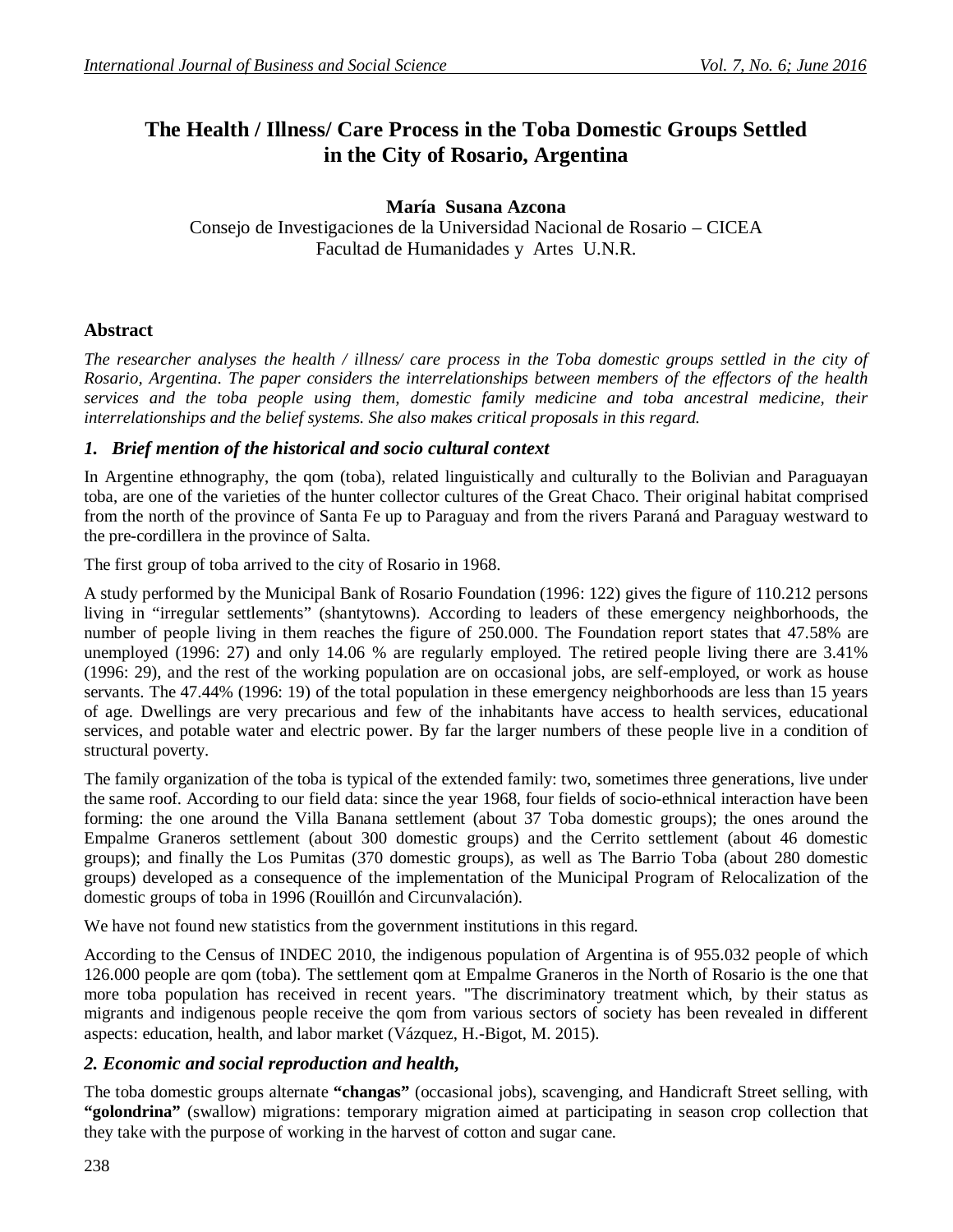They have built solidarity and exchange nets (especially concerning services) among the toba residents in the different settlements, and these nets also incorporate toba individuals still living in the localities where they came from, as well as individuals dwelling in settlements in other cities, such as Resistencia (province of Chaco), Santa Fe (province of Santa Fe), Capital Federal and La Plata (province of Buenos Aires). The most frequent illnesses are T.B., malnutrition and Chagas. Two members of the research team under our direction hold that according to the Toba concept, health is based on an adequate balance among (a) intersubjective relationships, (b) relationships between men and nature, and (c) between men and the supernatural. There are **sorcerers**--**brujos**-- (who have the capacity of producing damages) and **healers**--**curanderos**-- (who can only cure). There are illnesses that must be taken care of by the healers, and illnesses that should be taken care of by "white doctors" (Carracedo, E.- Viglianchino, M. 1996: 45).

In general terms, people older than 30 years of age tend to reject white medicine practiced at medical assistance centers. The toba criticize what they consider to be an excessive delay to produce a diagnosis. They have a contrasting assumption: "The person who knows does not ask; he or she just cures". On the contrary, those who are younger than 30 --mothers especially-- use, as much as it is possible, the services offered by the neighborhood dispensary or the public hospitals. Nevertheless, mutual psychological barriers hinder interactions between toba patients and sanitary agents.(Azcona, S. 2002).

The socio-ethnical communication context is marked by asymmetrical relationships between the toba minority and the majoritarian society that exerts a strong dominance (non-deliberate pressure) because of its linguistic and cultural prestige, and because of the unequal relationships prevailing between a politically and economically dominant society and the excluded aboriginal groups. In the toba settlements of Rosario, the leaving school index is impressively high: about 87% have not followed or finished primary school studies. The lack of an education fit for the needs and expectations of the toba school children in the context of the present situation of contact and socio-ethnical interaction is the main cause of this extremely high percentage of school-absenteeism and repeating of grades. This tendency is reinforced by the exceedingly high degree of illiteracy. Among the toba aborigines the learning of Spanish implies contrasting the referents conditioned by the mother tongue with the referential system conditioned by the Spanish language, an operation that implies a typological change of language --the Spanish language is analytic; the toba, synthetic (agglutinant). (Bigot, M., Rodriguez, G., y Vázquez, H. 2001:12).

The health / illness / care process and the system of social representations of the ethno-medical practices, as well as the selective patterns of demand of medical services offered by municipal, provincial, and national health centers considerably affect the results of the service offered. The most frequent illnesses are: T.B., malnutrition, bronchi and lung diseases, parasite diseases and alcoholism. Different levels of care should be noted concerning ethno-medical practices: The first level is based on the contribution of herbs and some laboratory made medicines- such as aspirins, for instance. In this case, assistance is provided by women belonging to the family. If the patient gets worse, the services of a healer are required. And only if the illness persists, it is possible that the services of a sanitary agent or a doctor be requested. Breaking behavior patterns, as well as not complying with prohibition, could be the cause of damage (Carracedo, E.1995).

It is true that there is not, among the toba, complete homogeneity about the social representation system of the health / illness / care process and the selective patterns for demanding medical and odontological care. The constitution of these patterns organizes a view of the world within which a peculiar interpretation of the health / illness / care system is inscribed. In this way, the relations between the toba cultural tradition and their attitude and value systems are different from the ones prevailing among not aboriginal people. The toba ethno-medical practices cannot be clearly differentiated from the evangelical practices. Herbs and esoteric practices are combined in order to control all kinds of illnesses: from emotional disturbances to tooth-aches. It is interesting to mention that during her pregnancy, delivery and feeding the baby, the toba woman should observe a series of rules, some related to feeding and some about behavior in general. Breaking those rules would harm the baby and also the family.

The elderly women are the ones in charge of "keeping an eye" on the mother to make sure that, the rules are enforced: sexual relations are forbidden during pregnancy, as well as breast-feeding (some informants affirm that this is so during the first year of feeding only). If the mother has had those relations during pregnancy, the baby is born dirty, greenish, and may present malformations. If the mother indulges in intercourse during the feeding period, "the babies get mined, their flesh becomes loose, and they don't grow. The grandmothers tell the mother: "you don't love your child" -an informant's testimony (Carracedo, E. Viglianchino, M. 1996: 30).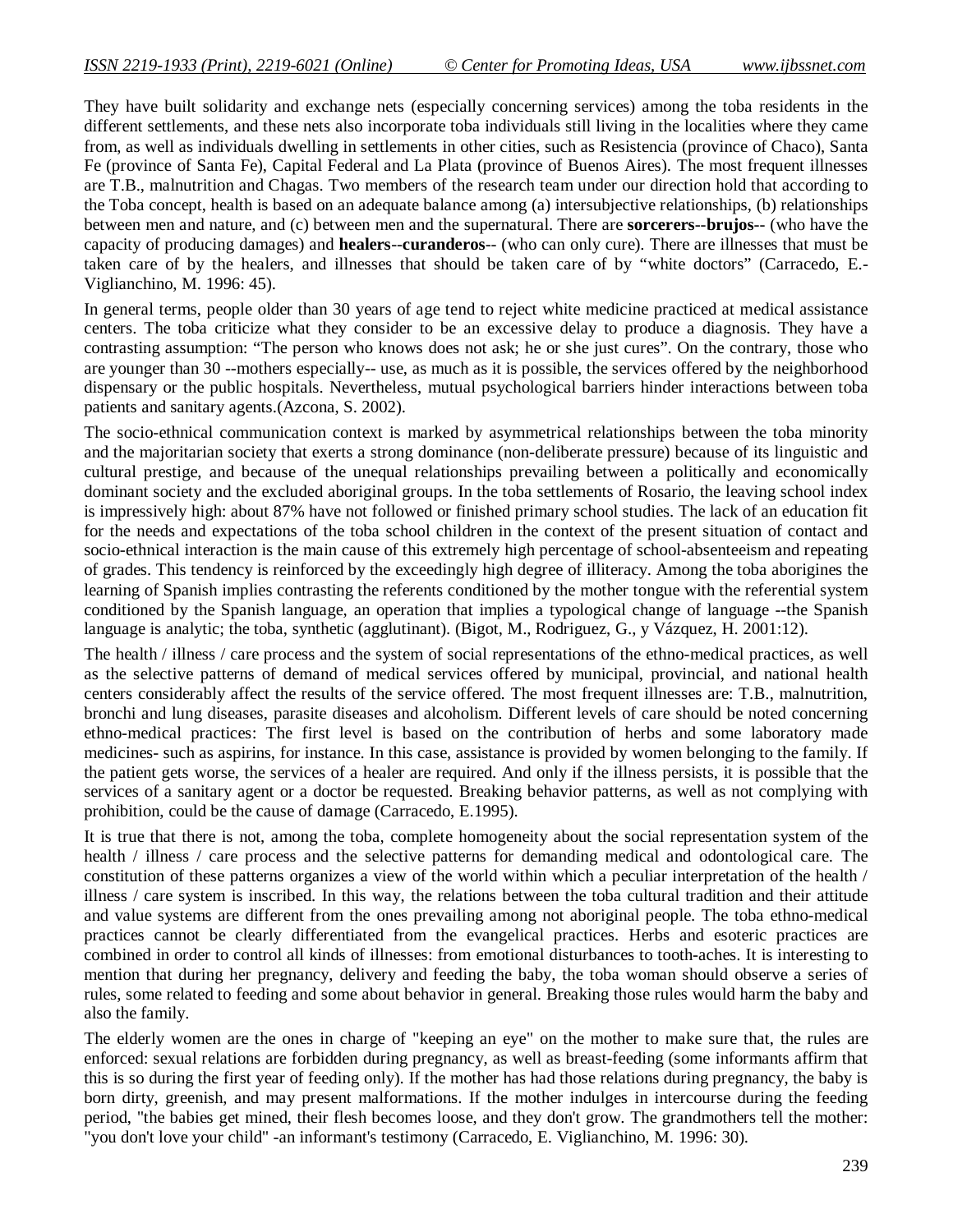Herbs and ritual practices are used to cure illnesses: the holy wood (*delikitk*) is used for certain digestive system diseases, kidneys are purified by means of a potion made with chips obtained from the trunk of this plant. A kind of Carob Tree ( *mirasoik*) is used as a cure of parasites. Tooth-ache comes from a little worm (*kochel*) that causes tooth decay: massaging affected dental pieces with urunday (*antaik*) leaves is the treatment prescribed by toba ethno-medicine.

Some members of the toba groups consider that the decay of dental pieces is the result of "biting" (chewing too much) or lack of milk or, in the case of those who have some years of schooling, malnutrition. The criollo shantytown population, on their side, says that it is due to starvation or pregnancy (in women). Young toba women with some schooling are the most worried about dental health. Among the (illiterate) shantytown dwellers it is also the young women who are more concerned about their teeth. Among the members of the social groups belonging to lower-middle sectors interviewed there are not age or sex differences: all of them take the care of buccal health into account. But neither the toba nor the criollo shantytown dwellers are aware of the need of prevention of buccal health. But it mustbe said that the offer of odontolological services does not stimulate it either, (Vázquez, H y Azcona, S: 1999)

In the toba domestic groups, the social role of the woman as the subject of medical and odontological demand is fundamental. It is the woman who stimulates the domestic group to seek medical and odontological care, which finds out about the services and makes the appointments and takes children and adults to the consulting room.

Because of the extended character of the toba domestic groups, different from the nuclear one of the shantytown dwellers, the influence of women takes more importance; they are the "**hard core"** of the solidarity and exchange networks of the domestic group.

In Empalme Graneros, at J.J. Paso 2010 there is a municipal Health Center that offers vaccination and general clinical services. The province has a precarious consultory room on wheels in which voluntary doctors- with no remuneration- give first aid and general clinical services. In the toba neighborhood, which came to being as a result of the resettlement produced by the Town Hall, a dispensary offers general clinical and emergency services. Theseaboriginal people are also assisted in the following centers of health: "Pablo VI," "Juana Azurduy", "Juan B. Justo", and "Centro Comunitario Madre de la Esperanza."

In Villa Banana there is a dispensary in the settlement that is open on Sundays only. There is also a Health Centre nearby (4.500, Godoy Avenue).Some members of the toba population settled in Empalme Graneros (Northern Sector of the town of Rosario) use the medical services of the Children Hospital "J.J. Vilela". Others go to the Alberdi Hospital. The medical services most used by the toba members of all the settlements are the ones given by the Centenario Hospital. It belongs to the government of the province of Santa Fe, but most of the personnel depend on the National University of Rosario. The toba system of social representation concerning the health / illness / care process takes on a special relevance in what concerns the physician / patient relationship. In fact, the members of the sanitary services tend to perceive habits, behaviors and views belonging to that system of beliefs as strange and impossible to understand. As a consequence the physician / patient relationship is affected by psychological and cultural barriers.

Among the members of the toba domestic groups, there is a general trend to discontinue the treatment of diseases. This interruption of treatments is much more frequent among them than among the non-toba patients. The concept of symbolic efficacy that regulates sanitary practices among the members of the toba domestic groups and the family groups of criollo shantytown dwellers is mediated by the cultural variable. Nevertheless, several factorssuch as sex, age, time of residence in the settlement and place of origin- introduce different and decisive shades in what concerns adherence to social representations and practices about the health / disease / care process.

#### *2. Primary Care, Education for Health, and the Toba domestic groups*

In the field of sanitary, social and preventive medicine, there has been a tendency to conceive health educations as a series of action organized through Programs with the purpose of producing qualitative changes in the views, habits, customs and attitudes related to the health / disease / care process among the members of one or more social groups.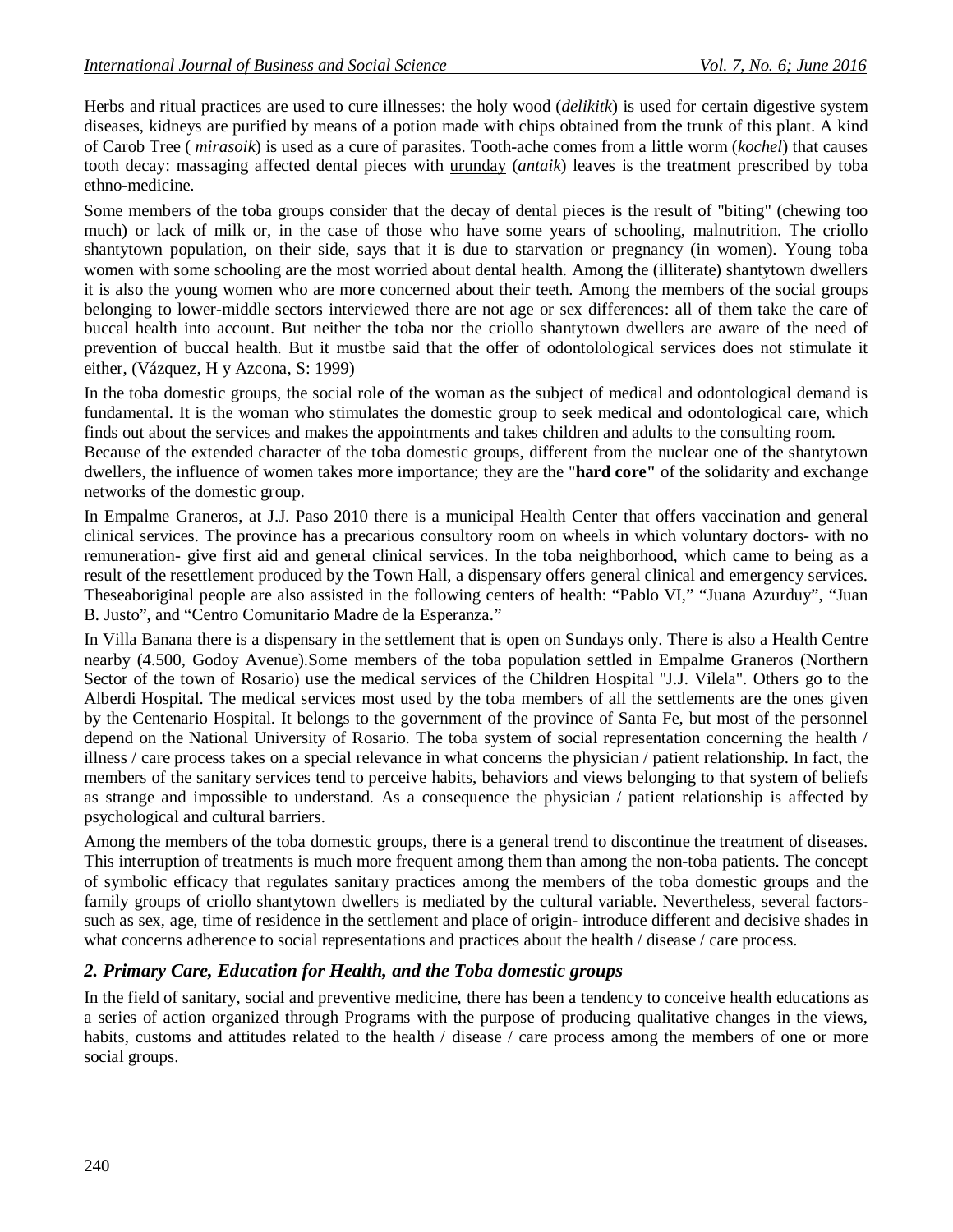This kind of programmed action has been understood as part of what hasbeen called "Primary Care Strategy"<sup>1</sup>, a concept that suffered a long series of definitions and redefinitions. Nowadays, the sanitary and medical practice is part of a medical model that establishes a hierarchy of different kinds of knowledge centred on specialization and the use of technologies that become the more and the more sophisticated. The core of this model is the hospital model. In effect: "The said medical model is based on the Flexner Report (a North American Model), that privileges specialization and hospital practice as the most appropriate medical practices. Because of this the previously described levels of medical care represent levels of prestige, hierarchy and social status, where the first level of care ( health centers) represents the last link in the chain, while the hospitals or research centers constitute the first" (Aguado, J .C. and Portal, M.E. 1992:181).

In general terms, these concepts are applicable to the medical model prevailing in our country. The proposal of Education for Health (understood as a kind of professional practice) has come to being through a process that has progressibly challenged the dominant medical model, opening it to a social model. In spite of this, in the formulation of the Program of Education for Health it is possible to recognize the presence of underlying ideological concepts, dimensions of knowledge, and techniques that reproduce the view of the hospital medical model in three dimensions:

1. - The professional profile designed in the university curriculum.

2. - A view that conceives as excessively homogenous the socio-cultural organization of the groups at which the action of the Education for Health programs is aimed at.

3. - The insufficient participation of different social segments of population in the definition of the objectives programmed for Primary Care and Education for Health.

In areas of extreme urban poverty the principal aspects that the agents tend to privilege concerning Education for Health are:

-Mother- Child care.

-Malnutrition.

-Transmissible infectious diseases.

The three previously mentioned aspects appear with greater intensity -- because of the peculiar socio-cultural characteristics of the population-- in the programs organized to implement action of Primary Care and Education for Health in indigenous populations. Among the ethno-political demands of the toba domestic groups settled in the city of Rosario, that include the rights to Bilingual and Intercultural Education and to be the owners of the house where they live, the toba also stress the need to implement discussion groups organized as an intercultural dialogue with members of the public health services<sup>2</sup>. The members of the toba domestic groups in whom the qom population has delegated their representation have a clear view that the relationship between the physician and the members of the toba domestic groups is organized according to differential power relationships. One of the basic aspects to be considered in any Education for Health Program is that the toba population settled in the urban space of the city of Rosario organizes their representation of reality through the mediation of their particular linguistic experience. 77 There is a high percentage of monolingual tobas (Bigot, M. 2007).

The cure of diseases by means of the shamanic ritual has a strong prevalence among the toba population of Argentina (Wright: 1998), and this applies to the toba settled in Rosario too. This is a very important cultural trait, and it must be taken into account when planning any health strategy. There is another basic aspect to be considered in the same respect that seems to be obvious although it is difficult to be taken into account. We refer to different manifestation of resistance. Vazquez, H. (2000) defines the indigenous ethnic resistance as: "both conscious responses (embodied in Indian claims and proposals) and unconscious responses (reflected in attitudes, values and behavioral patterns) that the members of a group build up as a reaction against the diverse specific expressions of restriction to which they are subjected by the dominant group".

 1 Primary Care: "The integral strategies or policies of health that are aimed at the whole population and at the health system in all of its levels. It implies facing sanitary problems by means of specific and appropriate forms of readjustment, recommendation and reorientation of the resources of the whole society in order to satisfy the needs and aspirations corresponding to the area of health" (Primeras Jornadas de Atención Primaria de la República Argentina,1987).

<sup>2</sup> In the city of Rosario, public health services are given by means of a combined action, with the participation of the Municipal Secretariat of Public Health, The VIII Area of the Provincial Secretariat of Public Health and the National University of Rosario.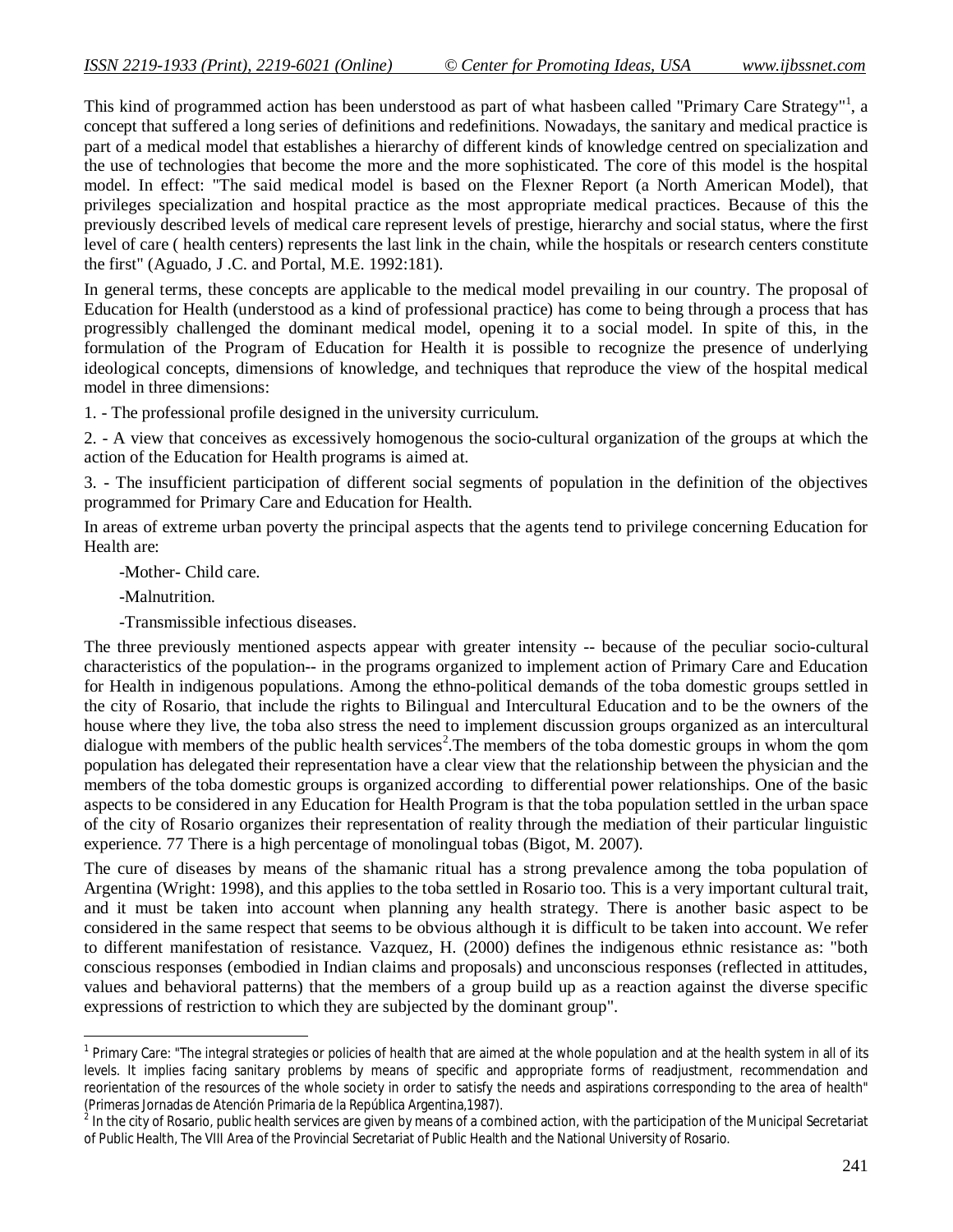Besides the need of adding to the clinical files of public health services the name of the ethnic group, the place of origin and the linguistic belonging of the person, other aspects should be considered: there is a well-known overlapping of responsibilities and functions; planners of Education for Health programs frequently have an insufficient knowledge of the epidemiologic profiles of the different sectors of the population according to social and cultural variables. Another very important aspect to be considered is the poverty of knowledge of sanitary agents about:

1. Primary Care Strategy.

2. The cultural conditions of the population.

3. The circuit of medical derivation established among the different health services, considering the levels of complexity of the service offered.

4. The performance of evaluations that make it possible to qualitatively measure the degree of success or failure of the plans of Educations for Health.

### *Bibliography*

- Azcona, M.S: 1993 "La Odontología Social como núcleo de convergencia disciplinaria." En PAPELES DE TRABAJO Nº3. CICEA. UNR
- Azcona, M. S.: 1996: "Acerca de la elaboración de diagnósticos en los servicios de salud pública odontológica en la ciudad de Rosario desde la perspectiva de la Odontología Social, Preventiva y Sanitaria". Revista a ALFA a Nº1. RED RIELESA (proyecto ALFA).
- Azcona, M. S. 2002 MODELO DE ATENCION ODONTOLOGICA EN LA SALUD PUBLICA MUNICIPAL-Análisis descriptivo de los procesos constitutivos de las modalidades de práctica de salud bucal en los servicios del Sector Norte Municipal de la ciudad de Rosario. UNR EDITORA.
- Azcona, M. S. 2008 MODELO DE ATENCIÓN Y PRÁCTICA ODONTOLÓGICA EN EL HOSPITAL ESCUELA DE LA FACULTAD DE ODONTOLOGÍA DE LA UNIVERSIDAD NACIONAL DE ROSARIO- Modalidades de acceso y utilización de los servicios de salud según las características socioculturales de la población local. C.I.C.E.A. EDITORA. Facultad de Humanidades y Artes. Universidad Nacional de Rosario. Argentina.
- Aguado, J.C. y Portal, M. A.: 1992 IDENTIDAD, IDEOLOGIA Y RITUAL, Ed. Universidad Autónoma Metropolitana. México.
- Belmartino, S. y Luppi I.: 1995. DIAGNOSTICO DE SITUACION MUNICIPIO DE ROSARIO. Maestría en Salud Pública. Textos para el debate. Serie C Estudios. Instituto de la Salud Juan Lazarte.
- Bigot, M.: 1992 "Resistencia étnica y estrategias lingüísticas". En Actas de las Primeras Jornadas de Lingüística Aborigen. Facultad de Filosofía y Letras. UBA.
- Bigot, M. Rodríguez, G. y Vázquez, H.: 2001 "Derecho consuetudinario indígena. Y resistencia étnica". En PAPELES DE TRABAJO Nº6. CICEA. UNR.
- Bigot, M. Rodríguez, G. y Vázquez, H.: 1997 "Programa de Educación Bilingüe e Intercultural de Orientación Pluralista (modelo de mantenimiento) para niños tobas de los asentamientos de Rosario". En PAPELES DE TRABAJO Nº9. CICEA. UNR.
- Bigot, M 2007 LOS ABORIGENES QOM EN LA CIUDAD DE ROSARIO.- contacto lingüístico cultural, bilingüismo, diglosia y vitalidad etnolingüística en grupos aborígenes Qom (Tobas) asentados en Rosario-UNR.EDITORA.
- Carracedo, E.: 1992 "Representaciones y creencias sobre el estado de embarazo y parto de un grupo de mujeres tobas que habitan el barrio de Empalme Graneros". En Revista Nº2 del Depto. de Antropología de la Fac. de Humanidades y Artes. UNR.
- Carracedo, E.: 1995 "Representaciones y prácticas sobre los procesos de salud y enfermedad infantil de un grupo de mujeres tobas". En Revista Nº3 de la Escuela de Antropología de la Fac. de Humanidades y Artes. UNR.
- Carracedo, E y Vilianchino; M. 1996 "Control Social y representaciones sociales sobre salud y familia en un grupo de migrantes tobas". En PAPELES DE TRABAJO Nº5 UNR.
- Menéndez, E.: 1992 "Grupo doméstico y proceso salud / enfermedad / atención". En CUADERNOS MEDICOS SOCIALES Nº59. CESS. Argentina.